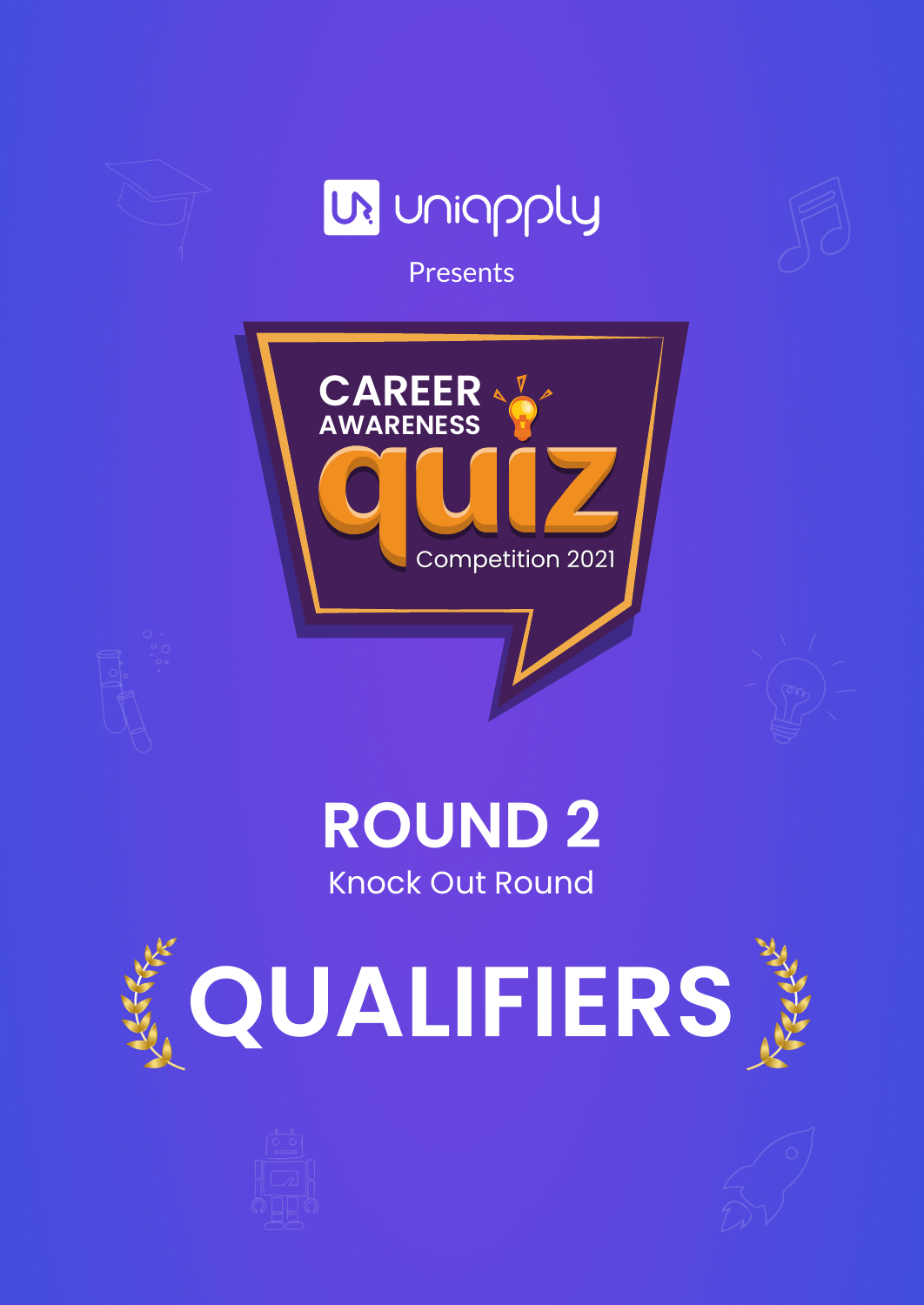## **Delhi NCR**

### Junior Category Class 5th to 8th

|                | Sr. No. Student Name                    | <b>Team Name</b>      | <b>School Name</b>                          |
|----------------|-----------------------------------------|-----------------------|---------------------------------------------|
| 1              | Khushi Maurya & Kimaya Jha              | Quiz mass             | Aspam Scottish School, Noida                |
| $\overline{2}$ | Aradhay Gupta                           | ARADHAYCHAMP          | St. John's School, Gr. Noida                |
| 3              | Krish Bhatia & Satvik Hota              | Smarteam              | Presidium School, Gurgaon                   |
| 4              | <b>Yuvval Bhasin</b>                    | <b>BCS</b>            | <b>Brilliants Convent School, Pitampura</b> |
| 5              | Naisha Aggarwal & Avi Srivastava        | Class 6C, RIS GZB     | Ryan International School, Ghaziabad        |
| 6              | Tarika Ajmani                           | Tarika Ajmani         | DLDAV Model School, Pitampura               |
| 7              | Vidit Jain & Athary Chaturvedi          | SPS VIII D4           | Salwan Public School, Rajender Nagar        |
| 8              | Aaryan Abhijeet Gattani & Pratyush Lall | <b>ASTUTE</b>         | Delhi Public School, Sector 45, Gurgaon     |
| 9              | Shivam Sharma                           | Ss                    | Jai Hind Public School, New Delhi           |
| 10             | Tanush Kohli & Soumil Rana              | <b>Brain Master's</b> | Salwan Public School, Rajender Nagar        |
| 11             | Priyanshu & Krishna                     | Game Aholics          | Vandana International School, Dwarka        |

#### Senior Category Class 9th to 12th

|                | Sr. No. Student Name                | <b>Team Name</b>       | <b>School Name</b>                                  |
|----------------|-------------------------------------|------------------------|-----------------------------------------------------|
| 1              | Paddhati                            | Paddhati               | Ryan International School, Gr. Noida                |
| $\overline{2}$ | Anushree Prashant                   | <b>Trying Anushree</b> | K. R. Mangalam World School, Gurugram               |
| 3              | Anshika Chauhan                     | RITUNIL.KID#2          | Queen Mary's School, Model Town                     |
| $\overline{4}$ | Vaishnavi                           | Goenkans               | G D Goenka Public School, Dwarka                    |
| 5              | Priyani                             | smilingstarss          | Mayur Public School, New Delhi                      |
| 6              | Aditi Singh                         | iamaditi               | Mater Dei School, New Delhi                         |
| 7              | Tanish Jain & Aryan Agarwal         | Dos Amigos             | Presidium School, Gurgaon                           |
| 8              | Abhigyaan Singh & Shrestha Banerjee | Titanium               | Colonel's Central Academy (CCA School),<br>Gurugram |
| 9              | Arnika Singhal & Naayel Gilani      | Optimists              | Mayoor School, Noida                                |
| 10             | Pakhi Singh & Ananya Singh          | Igniter                | Mater Dei School, New Delhi                         |
| 11             | Shruuti Surana & Nandani Singh      | <b>The Strikers</b>    | St. John's School, Gr. Noida                        |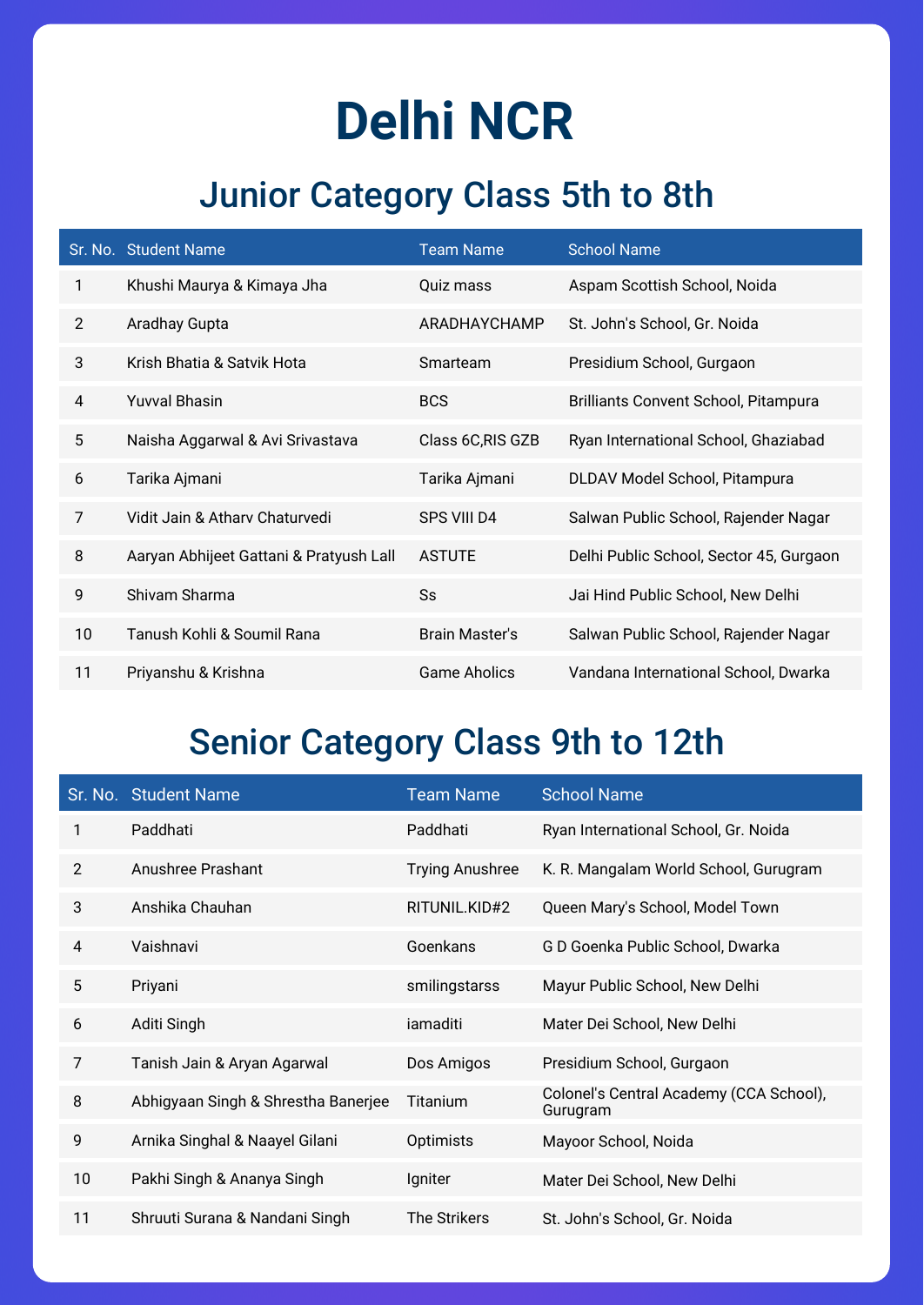## **Maharashtra**

## Junior Category Class 5th to 8th

|                | Sr. No. Student Name                     | <b>Team Name</b>     | <b>School Name</b>             |
|----------------|------------------------------------------|----------------------|--------------------------------|
| 1              | Pranab Sahoo                             | golden dawn          | Campion School, Mumbai         |
| $\overline{2}$ | Zunaira Mohammed Kasim                   | Zunaira              | St. Haris High School, Mumbai  |
| 3              | Ishika                                   | Ishika Wagh          | S.B. Patil Public School, Pune |
| 4              | Huzaifa Poonawala & Arnay Asher          | Team MVP             | Campion School, Mumbai         |
| 5              | Larissa George Rodrigues & Aaron D'Souza | Aurora               | Holy Cross High School, Mumbai |
| 6              | <b>Vedant Nichit</b>                     | <b>Vedant Nichit</b> | S.B. Patil Public School, Pune |
| 7              | Sucheta Rampure                          | Sucheta Rampure      | S.B. Patil Public School, Pune |
| 8              | Manas Sanap & Prathamesh Devshatwar      | The Quizzards of OZ  | S.B. Patil Public School, Pune |
| 9              | <b>Rhea Nair</b>                         | Rhea                 | S.B. Patil Public School, Pune |
| 10             | Siddhi                                   | 1                    | S.B. Patil Public School, Pune |
| 11             | Aditya Rajkumar Naidu                    | <b>SFS</b>           | St.Francis (ICSE), Mumbai      |

#### Senior Category Class 9th to 12th

|    | Sr. No. Student Name                    | <b>Team Name</b>        | <b>School Name</b>                                                          |
|----|-----------------------------------------|-------------------------|-----------------------------------------------------------------------------|
| 1  | Priyansh Bharat Jain                    | Priyansh Bharat Jain    | Arya Gurukul, Mumbai                                                        |
| 2  | Nidhi Harsora                           | Nidhi Harsora           | The BSGD's Junior College of Commerce,<br>Arts and Science, Mumbai          |
| 3  | Pristal Prayeen D'souza                 | Unique Oyester          | St. Francis ICSE School, Mumbai                                             |
| 4  | Neha Patil                              | neha                    | S.B. Patil Public School, Pune                                              |
| 5  | Vedant Sanjay Kulkarni                  | Focus                   | Abhinav Education Society's English<br>Medium School & Junior College, Pune |
| 6  | Ishika Patil                            | Ishika P                | S.B. Patil Public School, Pune                                              |
| 7  | Srushti Pravin Kulkarni & Stuti Nagrare | <b>Smart Prodigians</b> | Prodigy Public School, Pune                                                 |
| 8  | Mehtab                                  | Sajid                   | S.B. Patil Public School, Pune                                              |
| 9  | Madhushri A. Mahapatra                  | Unique                  | Sharda Mandir High School, Mumbai                                           |
| 10 | Aman Santosh Varma                      | The Idiosyncratic       | Nitin Godiwala Junior College<br>of Commerce, Mumbai                        |
| 11 | Amey                                    | Amey Ajgar              | S.B. Patil Public School, Pune                                              |